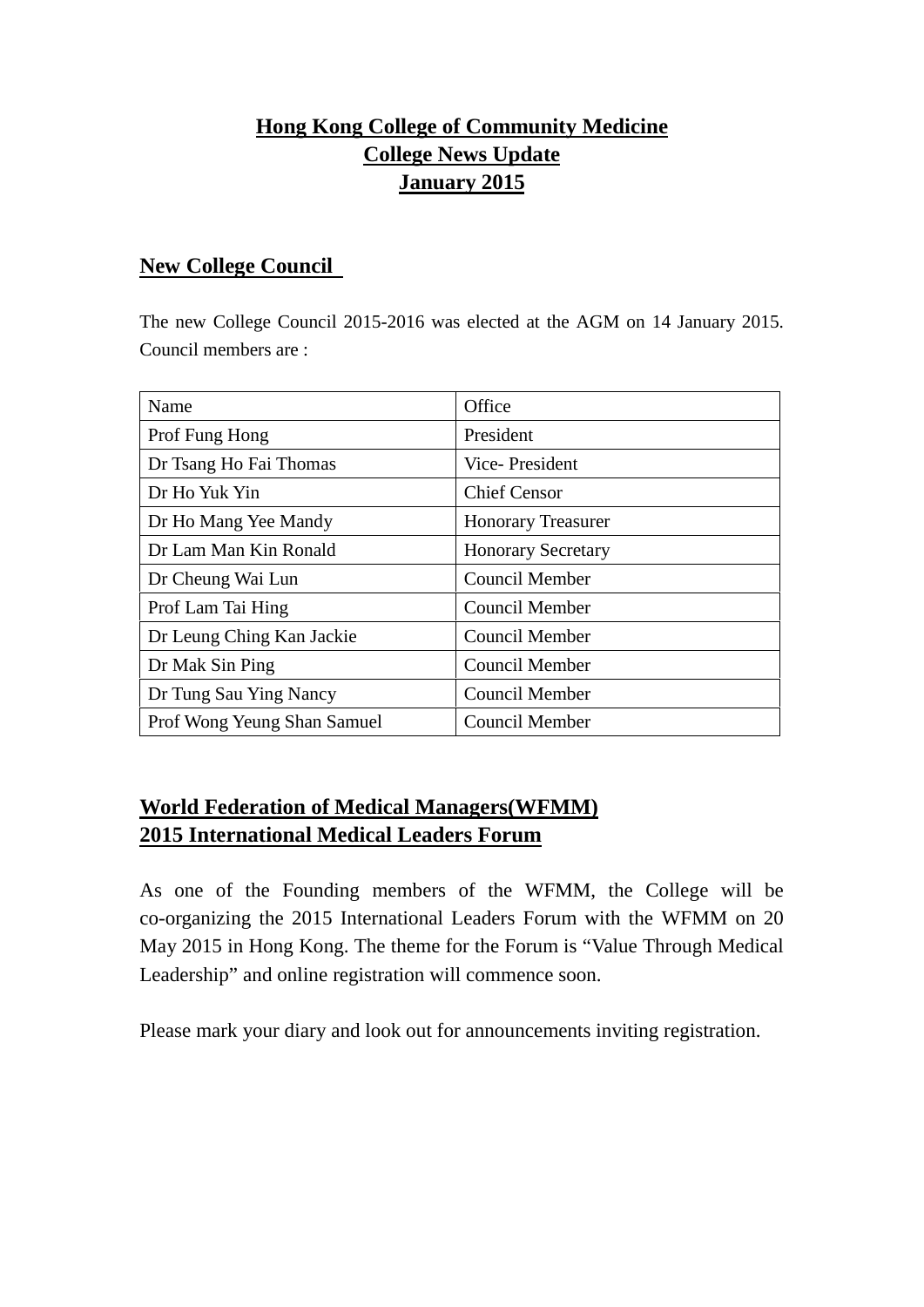### **Annual Scientific Meeting and Fellowship Conferment Ceremony**

The Annual Scientific Meeting (ASM) and Fellowship Conferment Ceremony (FCC) will be held on 19 September 2015(Saturday). Dr Thomas Tsang is the Chairman of the ASM Organizing Committee and the theme of the ASM will be decided at the first OC meeting in February.

The FCC will follow immediately after the ASM.

Please mark your diary for both events on 19 September and look out for the ASM announcements on the College website.

### **Extraordinary General Meeting (EGM)**

An EGM will be held in April to elect Honorary Fellow of the College. The conferment of Honorary Fellowship will be made at the Fellowship Conferment Ceremony on 19 September. Please look out for announcements on the date of the EGM and details of nomination.

### **Training Programs**

Please note the tentative dates of the following training programs and look out for invitation emails:

*PHM Intensive Course* Date : 12-15 May 2015

*AM Workshop* Date : 9 October 2015

*PHM Workshop* Date : 17 November 2015

### **Annual Subscription and Training fee**

The annual subscription for 2014 -2015 and training fee for 2015 are now due for payment. Reminders have been sent out to those members whose payments are still outstanding. Please kindly settle the payment by sending a cheque